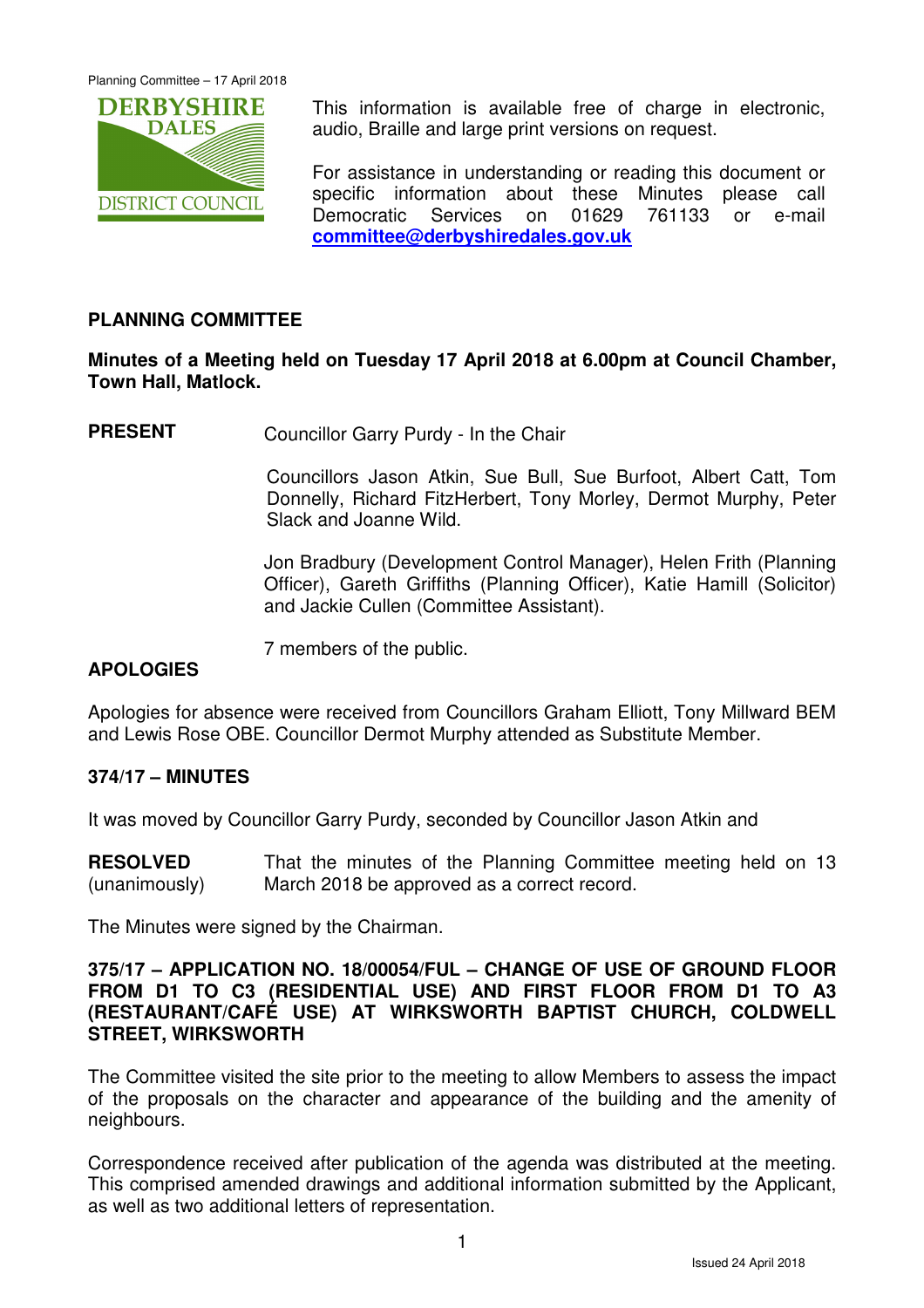In accordance with the procedure for public participation, Ms Helen Barrett (Local Resident) and Mr Chris Baillon (Agent) spoke in favour of the application.

It was moved by Councillor Peter Slack, seconded by Councillor Albert Catt and

**RESOLVED** (unanimously) That this application be deferred for the following reason: Reason: To enable the applicant to submit and have considered the measures undertaken in respect of advertising and marketing of the premises and research carried out regarding possible alternative uses and their viability.

#### **376/17 - APPLICATION NO. 17/01012/FUL – CHANGE OF USE OF PREMISES FROM MISSIONARY TRAINING UNIT AND BIBLE SCHOOL TO HOTEL (USE CLASS C1) AT CROMFORD COURT, DERBY ROAD, MATLOCK BATH**

The Committee visited the site prior to the meeting to allow Members to assess the matters pertaining to this major planning application.

It was noted that access to the property had not been available at the site visit; however internal photographs had been made available by the Planning Officer. It was also noted that the Applicant had carried out unauthorised internal works to the Atrium prior to determination of this application. The Applicant had agreed to reverse the works and to reinstate the Atrium to its former condition.

It was moved by Councillor Albert Catt, seconded by Councillor Richard FitzHerbert and

**RESOLVED** (unanimously) That planning permission be granted subject to the conditions set out in the report, together with a footnote, as follows:

> The applicant is requested by Committee to explore the possibility of installing a barrier along the steeply sided access to the property.

### **377/17 - APPLICATION NO. 17/01013/LBALT – INTERNAL ALTERATIONS AT CROMFORD COURT, DERBY ROAD, MATLOCK**

The Committee visited the site prior to the meeting to allow Members to assess the matters pertaining to this major planning application.

It was moved by Councillor Tom Donnelly, seconded by Councillor Albert Catt and

**RESOLVED** (unanimously) That Listed Building Consent be granted subject to the conditions set out in the report with an additional footnote as follows:

> The applicant is advised that the Council wishes to see the reinstatement of the atrium occur within a six month period and request a programme be agreed with the applicant. Reinstatement will be pursued by enforcement action if no programme is agreed.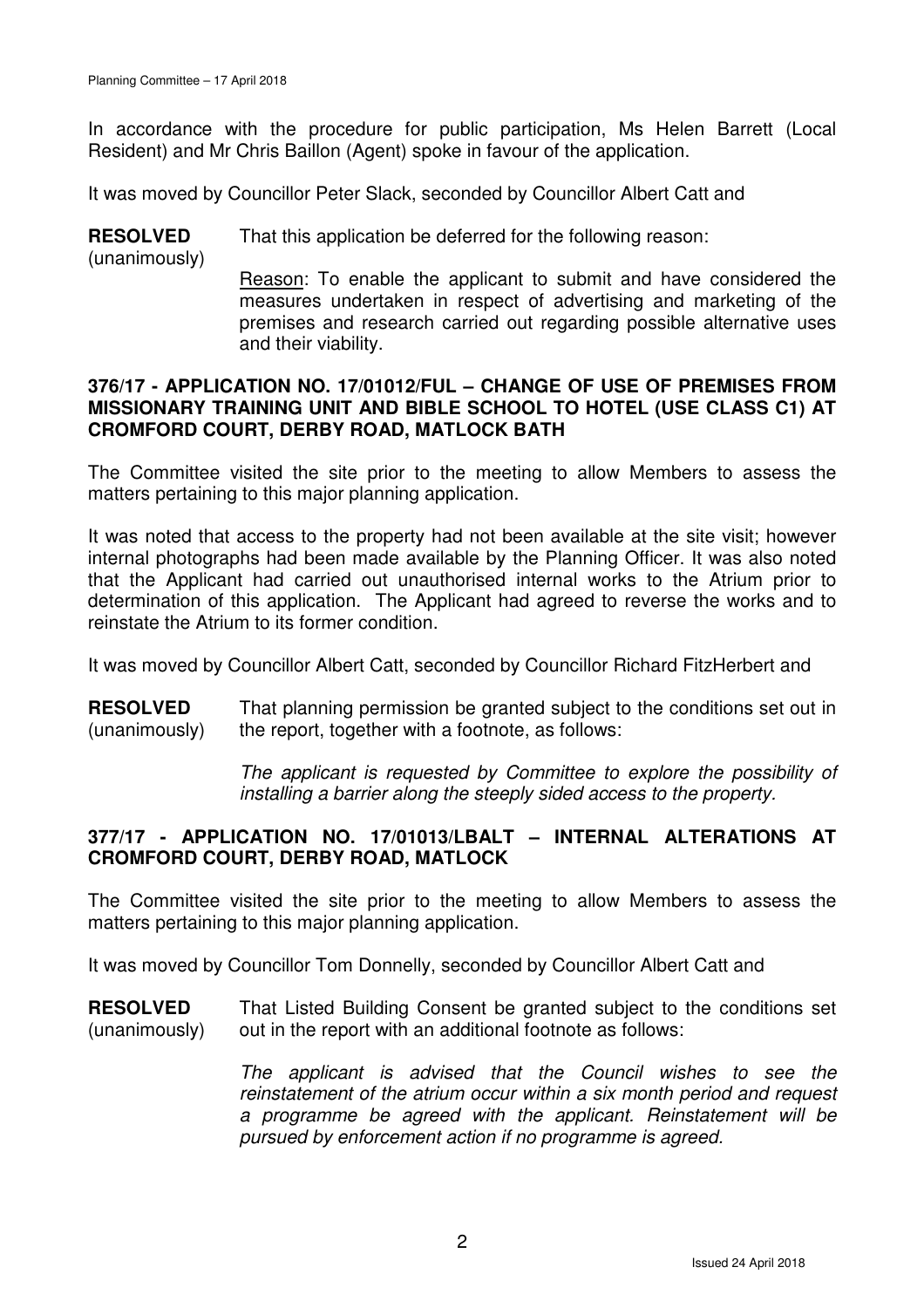# **378/17 - APPLICATION NO. 18/00127/FUL – USE OF BUILDING FOR MIXED (A1) RETAIL AND (A3) CARE/RESTAURANT USE AT THE WHISTLESTOP DISCOVERY CENTRE, MATLOCK BATH**

The Committee visited the site prior to the meeting to allow Members to assess the impact of the proposals on the special historic character and appearance of the listed building.

It was moved by Councillor Jason Atkin, seconded by Councillor Tom Donnelly and

**RESOLVED** (unanimously) That planning permission be granted subject to the conditions set out in the report.

#### **379/17 - APPLICATION NO. 18/00128/LBALT – FORMATION OF KITCHEN AREA, INSTALLATION OF FOOD PREPARATION AREA AND CREATION OF INNER ENTRANCE AND LOBBY AT THE WHISTLESTOP DISCOVERY CENTRE, MATLOCK BATH**

The Committee visited the site prior to the meeting to allow Members to assess the impact of the proposals on the special historic character and appearance of the listed building.

It was moved by Councillor Tom Donnelly, seconded by Councillor Peter Slack and

**RESOLVED** (unanimously) That Listed Building Consent be granted subject to the conditions set out in the report.

# **380/17 – APPLICATION NO. 17/00933/FUL – PROPOSED DAIRY HOUSING UNIT (PHASE 1 OF DEVELOPMENT) AT HOME FARM, WHITELEA LANE, TANSLEY**

It was moved by Councillor Richard FitzHerbert, seconded by Councillor Jason Atkin and

**RESOLVED** (unanimously) That planning permission be granted subject to the conditions set out in the report.

### **381/17 – APPLICATION NO. 18/00135/FUL – USE OF SPORTS AREA AS AN EXERCISE AND ACTIVITY PARK FOR CHILDREN FOR VARIOUS SCHOOL HOLIDAYS, BANK HOLIDAYS AND WEEKENDS IN 2018 AND 2019 AT THE TENNIS COURTS, DERWENT GARDENS, SOUTH PARADE, MATLOCK BATH**

Correspondence received after publication of the agenda was distributed at the meeting. This comprised a response from Matlock Bath Parish Council to address the Conditions attached to the Officer's Recommendation in the report. In light of this response, the conditions to the Recommendation were amended as follows:

- 1. The temporary use hereby approved shall operate only on the dates set out in the letter from Matlock Bath Parish Council dated 8th February 2018. Reason: To clarify the permission and to ensure the Local Planning Authority retains control over this temporary event.
- 2. In accordance with condition 2 above, the operation of the activity area hereby approved shall cease at 5pm on Saturdays and Sundays between 08.09.2018 to 27.10.2018, and 07.09.2019 to 26.10.2019.